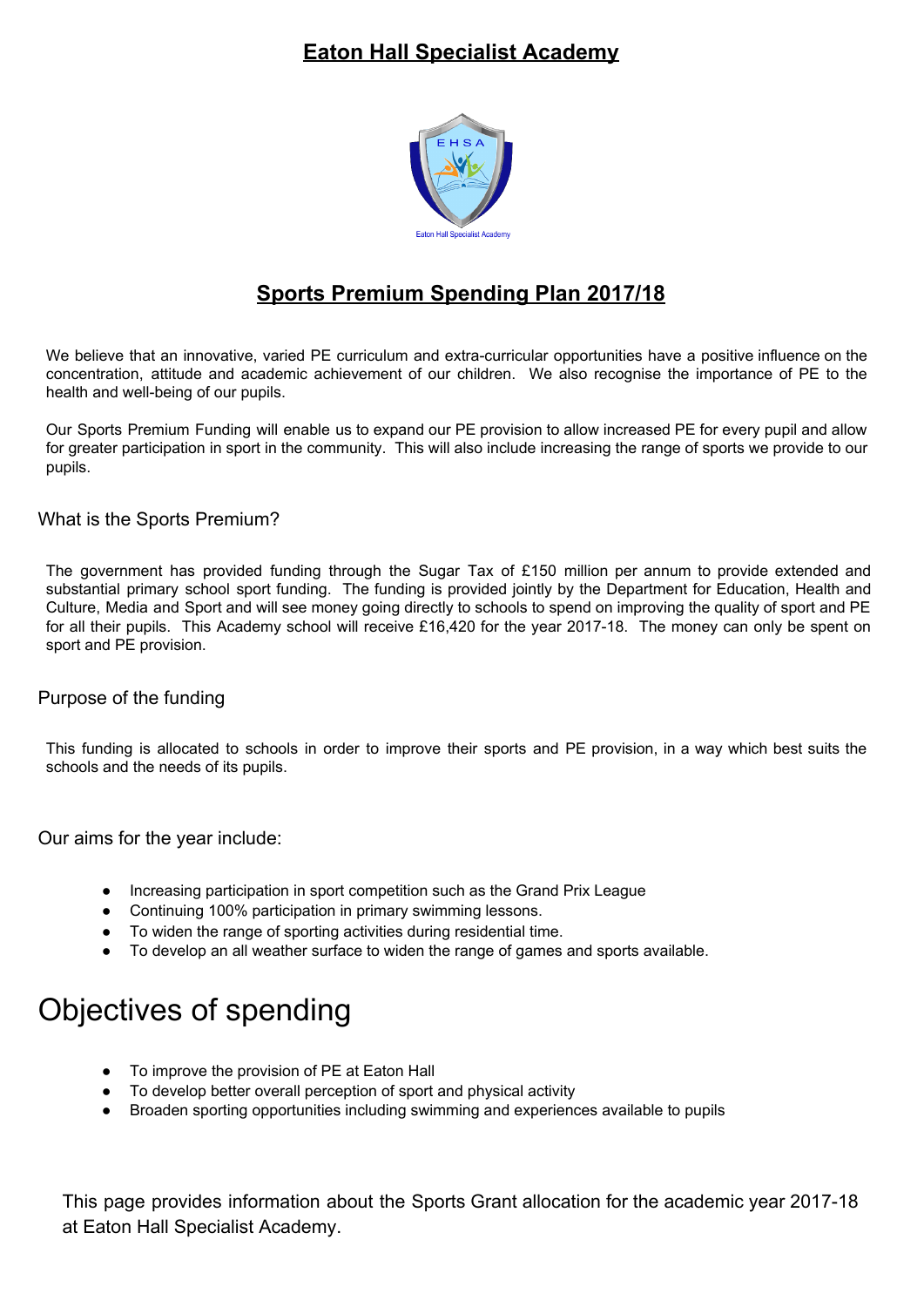| Number of pupils and sport premium grant (SPG)      |                          |                                                                                                                                                                                                    |                                                                                                                                                                                                                                       |                                                                                                                                            |  |
|-----------------------------------------------------|--------------------------|----------------------------------------------------------------------------------------------------------------------------------------------------------------------------------------------------|---------------------------------------------------------------------------------------------------------------------------------------------------------------------------------------------------------------------------------------|--------------------------------------------------------------------------------------------------------------------------------------------|--|
|                                                     |                          |                                                                                                                                                                                                    | The sport premium funding (SPF) income<br>for 2016-17 was £11,635<br>Including the amount carried forward the<br>funding for 2017-18 will be £22, 436                                                                                 |                                                                                                                                            |  |
|                                                     |                          | What are we doing with the 'Sport Premium Funds' in 2017-2018?                                                                                                                                     |                                                                                                                                                                                                                                       |                                                                                                                                            |  |
| <b>Item/Project</b>                                 | <b>Estimated</b><br>cost | <b>Objectives</b><br><b>Specialist</b><br><b>Provision</b>                                                                                                                                         | <b>Desired</b><br><b>Outcomes</b>                                                                                                                                                                                                     | Impact & How Impact is<br><b>Measured (anything</b><br>measurable will be<br>completed by end of<br><b>July 2018)</b>                      |  |
| Hire of<br>Swimming<br>Pool                         | 1,064                    | Weekly hire of<br>local swimming<br>pool                                                                                                                                                           | For all primary<br>groups to have<br>access to<br>swimming during<br>the course of the<br>year                                                                                                                                        | 100% participation rate in<br>swimming by all primary<br>pupils as well measurable<br>progress in the ability to<br>swim                   |  |
| <b>Grand Prix</b><br>League                         | 50                       | Participation in all<br>3 legs of the<br>special school<br><b>Grand Prix</b><br>League                                                                                                             | For a number of<br>primary aged<br>pupils to take part<br>and represent the<br>school in the<br>competition.<br>To play<br>competitively<br>outside of Eaton<br>Hall and to<br>understand<br>difficulties faced by<br>other children. | For Eaton Hall to win the<br><b>Grand Prix League</b>                                                                                      |  |
| <b>Residential</b><br>Sporting<br><b>Activities</b> | 3540                     | Evening activities<br>cover a range of<br>sporting and<br>physical activity<br>including<br>swimming,<br>skating, football<br>in the community,<br>archery, bowling<br>and adventurous<br>activity | To introduce<br>primary aged boys<br>to a wider range of<br>activities than<br>would be the case<br>from the PE<br>curriculum.                                                                                                        | For all primary boys in<br>residence to take part in<br>at least one sporting<br>activity that is outside the<br>normal PE curriculum.     |  |
| <b>Outdoor Play</b><br>Area                         | 22,000<br>(estimated     | To build an all<br>weather outdoor<br>play area in the<br>'outback' area of<br>the school.                                                                                                         | To allow a wider<br>range of sports<br>and games to be<br>played throughout<br>the school day.                                                                                                                                        | To see a wider range of<br>sports and games offered<br>within the wider PE<br>curriculum and to see<br>progress accelerate as a<br>result. |  |